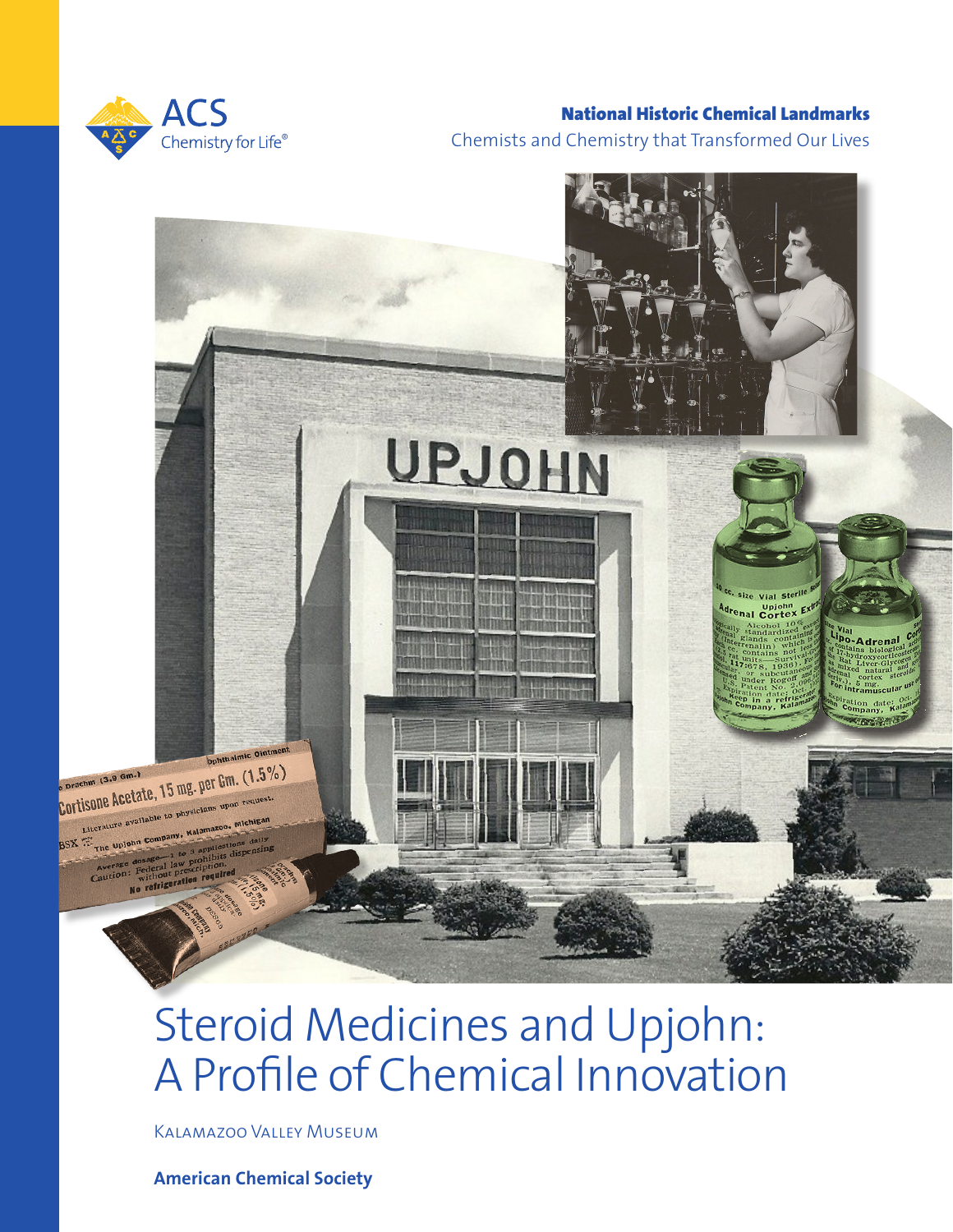**"The legacy of Upjohn steroid chemistry is inexorably tied to the evolution of the entire field of organic synthesis beyond the extraordinary impact it had on human health."**

### *— Scott E. Denmark, chemistry professor, University of Illinois, Urbana-Champaign*

For many people, life would be unimaginable without medicines containing steroids. Corticosteroids, the most common steroid group, are used to treat arthritis; asthma; autoimmune diseases such as lupus, Crohn's disease, and multiple sclerosis; skin conditions; and certain types of cancer. Some steroids are available today as over-the-counter treatments for minor irritations such as mosquito bites; other steroids are literally life-saving prescription medicines.

**"Many modern drug therapies would not be feasible without the practical advances developed at Upjohn for the manufacture of steroidal medicinal agents."**

*— Edwin Vedejs, chemistry professor, University of Wisconsin and University of Michigan*

Many of these modern drug therapies would not be available today without the pioneering research and development (R&D) at The Upjohn Company between 1930 and 1990. The medicinal chemistry innovations, microbial and chemical transformation discoveries, and manufacturing processes developed by Upjohn for its steroid medicine program transformed the pharmaceutical industry and, further, the entire field of synthetic organic chemistry.

The breakthrough medical discovery that cortisone could effectively treat inflammatory disease occurred in 1949. That year was also a milestone in Upjohn's multiinnovation journey to synthesize and manufacture cortisone, leading to next-generation steroids. By 1990, Upjohn was the world's leading producer of steroid intermediates and medicines.

#### **HUMBLE BEGINNINGS**

The company was founded in 1886 in Kalamazoo, Michigan, by physician William E. Upjohn and his brother Henry as the Upjohn Pill and Granule Co. William Upjohn had patented a process for making a pill capable of crumbling under the pressure of a thumb and therefore being easily digested. The business prospered, and, in 1903, reflecting its broader portfolio, changed its name to The Upjohn Company.

A decade later, the firm hired its first research scientist, Frederick W. Heyl, a former University of Wyoming chemistry professor. He initiated the company's pioneering endocrine research program in 1933.

During the 1930s and 1940s, the company began expansions of manufacturing plants and innovations in analytical chemistry, organic chemistry, biochemistry, microbiology, and chemical engineering. Upjohn became the first to market an adrenocortical hormone product in 1935. By the late 1940s, the firm had products in all four steroid classes — androgens, estrogens, progestogens, and adrenocortical hormones. These products were largely extracts from animal tissues, plasma or urine, and hormone derivatives.

#### **THE RACE FOR CORTISONE**

Steroids are natural or synthetic compounds that function in the body as signaling molecules or as components of cell membranes. Examples include corticosteroids such as cortisone, sex hormones such as estrogen, and the anabolic steroids sometimes abused by athletes. All steroids share a core molecular structure of 17 carbon atoms, bonded in four fused rings: three six-member cyclohexane rings and one fivemember cyclopentane ring.

Edward C. Kendall and Harold L. Mason first identified cortisone while working at the Mayo Clinic in 1929. Twenty years later, the clinic announced the dramatic effect of injections of this steroid in alleviating symptoms in patients with rheumatoid arthritis. "At the time, cortisone was still being manufactured almost entirely as an extract from animal adrenal glands, making the supply very low and the cost very high," notes Scott E. Denmark, a chemistry professor at the University of Illinois, Urbana-Champaign and former consultant for Upjohn.

The announcement of cortisone's effect on rheumatoid arthritis by Mayo's Kendall and Philip S. Hench triggered a competitive worldwide R&D effort directed toward a single goal — the practical and affordable synthesis of cortisone and other then-rare corticosteroids.

Upjohn was poised for success because in 1945 company President Donald S. Gilmore, son-in-law of William Upjohn, had launched a major five-year plant expansion project with fermentation and chemical production facilities. In 1949, he hired Richard S. Schreiber, a polymer chemist from DuPont, just three months before the cortisone announcement. Four experienced steroid chemistry teams were already in place. Knowing that other companies were already working hard on producing cortisone, Gilmore exhorted the research groups, "We want cortisone, don't spare the horses."

In the late 1940s, Merck & Co. was the first to produce cortisone commercially, but Upjohn soon surged ahead. Upjohn developed a process for the large-scale production of cortisone that differed from Merck's process. The oxygen atom shown in red in the cortisone structure at right is an absolute requirement for biological activity. There are, however, no known natural sources for starting materials that contain that molecular feature. The only method for preparing this drug prior to 1952 was a lengthy synthesis starting from cholic acid isolated from bile.

In 1952, Upjohn biochemists Durey H. Peterson and Herbert C. Murray publicly announced they had succeeded in introducing this crucial oxygen atom by fermentation of the steroid progesterone with a common mold of the genus Rhizopus, thus producing a precursor of cortisone. Upjohn had been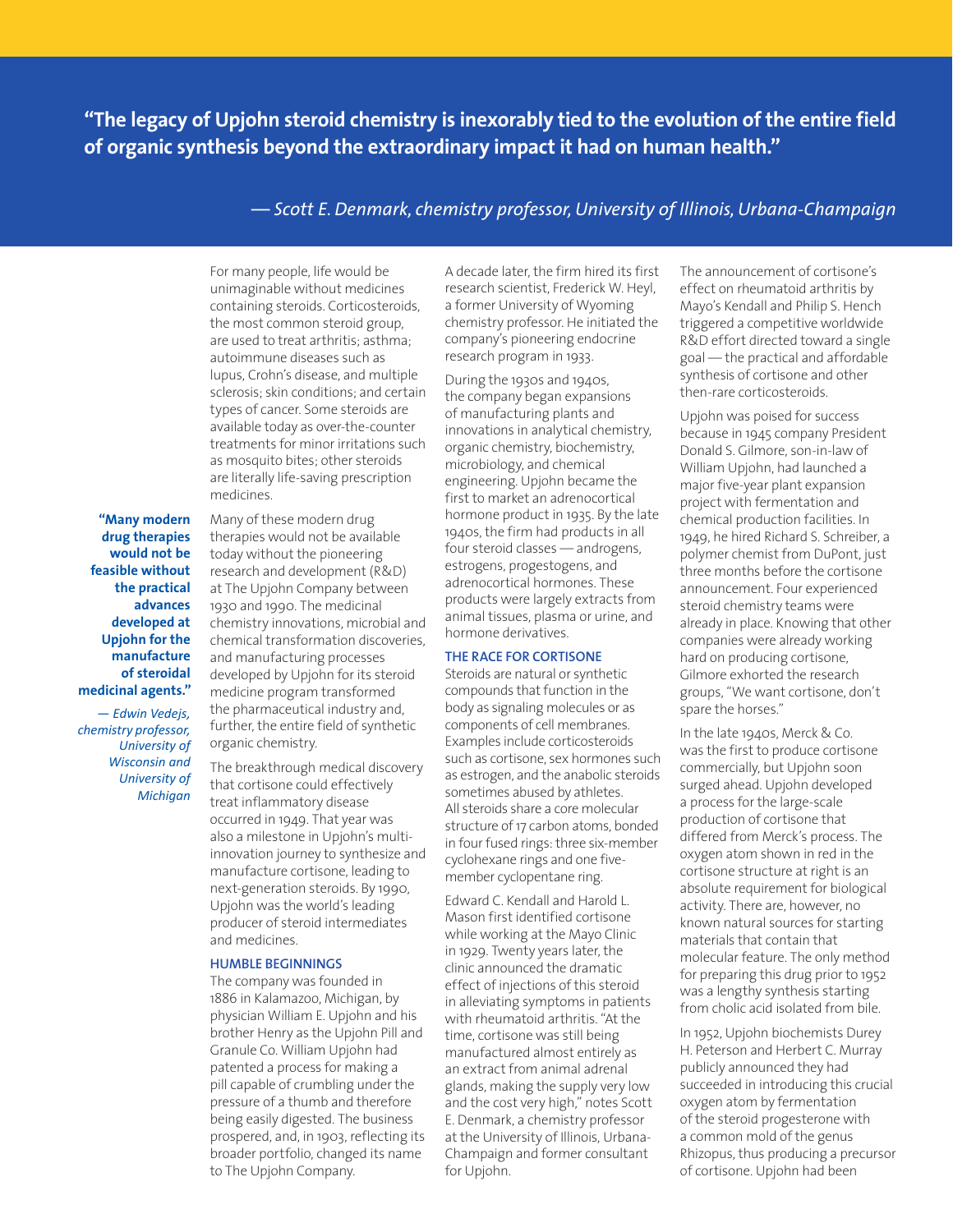![](_page_2_Picture_1.jpeg)

producing progesterone for years from stigmasterol, an inexpensive and abundant compound obtained from soybeans.

Peterson and Murray's microbiological conversion of progesterone into a useful hydroxylated precursor of cortisone "was not the first example of microbiological oxidation, but it was one of the first few examples of what we now call un-activated C-H functionalization and it was absolutely the first practical and spectacular example," wrote the late Edwin Vedejs in describing this work. Vedejs was a longtime consultant for Upjohn and a chemistry professor at the University of Wisconsin, Madison and the University of Michigan, Ann Arbor. "Within a decade, the Upjohn process was producing tons of useful steroid intermediates," according to Vedejs.

Also in 1952, an Upjohn group led by W. J. Haines publicly described production of another useful steroid therapy, hydrocortisone, directly by conversion of Reichstein's substance S (a hormone from the adrenal cortex) using a fungus of the Mucorales order. Unique interdisciplinary teams led by David I. Weisblat and Robert H. Levin enabled Upjohn to rapidly develop and commercialize processes for preparing both cortisone (starting in 1952) and hydrocortisone (1953) from stigmasterol. Ultimately, Upjohn so dominated steroidactive pharmaceutical ingredient manufacturing that many other

pharmaceutical companies decided to purchase steroid intermediates from Upjohn for their own products. Building on this seminal research, Upjohn scientists created more than 30 steroids and analogs by 1990.

#### **ORGANIC SYNTHESIS IMPACT**

Just as important as its immediate clinical significance, Upjohn steroid research also advanced the entire field of organic synthesis. "Historians of science can draw a straight line between the discovery of the structure and properties of steroid molecules and the dramatic increase in research directed to the construction of fused six-membered rings that constitute three of the four rings of steroids," Denmark notes. And the challenging fivemembered ring inspired scores of creative researchers to develop synthetic methods for attaching that unit in an efficient fashion. New concepts of how to modulate chemical reactivity were introduced and refined to practical synthetic methods.

Even as Upjohn was creating new processes to produce steroids and intermediates, the company's chemistry teams were creating new tools in synthetic organic chemistry. These new and more efficient ways of carrying out difficult reactions "led to the exponential increase in strategies and methods and the ability to tackle the synthesis of larger and larger molecules of greater and greater complexity," Denmark notes.

One major contribution with widespread application was

**Upjohn researchers including Levin (second from left), Peterson (third from left) and Murray (second from right) developed a one-step fermentation process for the production of cortisone, replacing a complex and costly series of chemical steps.** 

developed by Upjohn's George Slomp Jr. and James L. Johnson and described in the *Journal of the American Chemical Society* in 1958. These chemists used pyridine and ozone to break certain double bonds in a steroid intermediate while leaving untouched other double bonds next to carbonyl groups.

The other notable tool is the "Upjohn dihydroxylation," reported by Verlan Van Rheenen, Robert C. Kelly, and D. Y. Cha in *Tetrahedron Letters* in 1976. Dihydroxylation adds neighboring hydroxyl groups to alkenes. "This extremely useful transformation requires a highly toxic and expensive reagent, osmium tetroxide," according to Denmark. The Upjohn scientists found a way to reduce the amount of osmium tetroxide needed and to recover and recycle it, resulting in environmental benefits and lower costs.

Another milestone for Upjohn was the development of a process to upcycle waste material from steroid production. Stigmasterol was used as the precursor to 11-hydroxy-progesterone, but it had to be separated from the related soybean sterol sitosterol. Tons of sitosterol accumulated over the years and defied repeated attempts to utilize it efficiently. Upjohn eventually developed a biocatalytic process to convert the sitosterol into a potential precursor for other steroids. Van Rheenen challenged Denmark to invent a way to convert that potential precursor into hydrocortisone. Denmark worked with Upjohn chemists Douglas Livingston and Bruce Pearlman to develop a process still used today for the synthesis of hydrocortisone acetate.

"The legacy of Upjohn steroid chemistry is inexorably tied to the evolution of the entire field of organic synthesis beyond the extraordinary impact it had on human health," Denmark says.

**ЮН** 

**The oxygen atom shown in red in this cortisone structure is an absolute requirement for biological activity.**